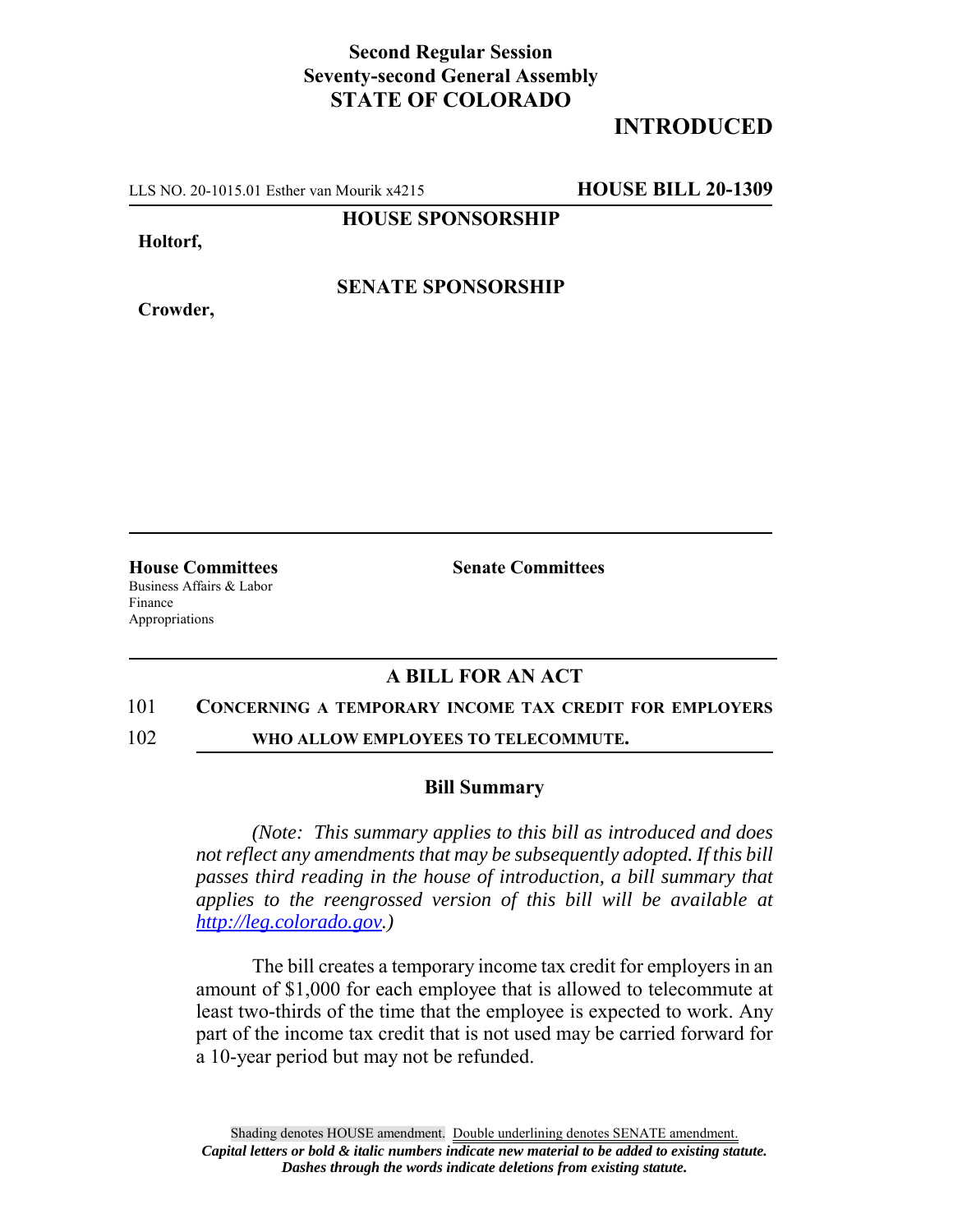*Be it enacted by the General Assembly of the State of Colorado:*

 **SECTION 1.** In Colorado Revised Statutes, **add** 39-22-543 as follows:

 **39-22-543. Credit for employers who allow employees to telecommute - legislative declaration - definitions - repeal.** (1) (a) THE GENERAL ASSEMBLY HEREBY FINDS AND DECLARES THAT THERE ARE SIGNIFICANT BENEFITS TO THE STATE, TO EMPLOYERS, AND TO EMPLOYEES WHEN EMPLOYERS ALLOW THEIR EMPLOYEES TO TELECOMMUTE. ENCOURAGING EMPLOYERS TO ALLOW EMPLOYEES TO TELECOMMUTE WILL:

 (I) BENEFIT COLORADO'S JOB MARKET BY REVITALIZING RURAL COUNTIES, MUNICIPALITIES, CITIES, AND TOWNS BECAUSE EMPLOYEES CAN LIVE IN AREAS OUTSIDE THE DENVER METROPOLITAN AREA; INCENTIVIZING BUSINESSES THAT ARE NOT CURRENTLY IN COLORADO TO LOCATE TELECOMMUTING EMPLOYEES INTO THE STATE; HELPING TO DRIVE THE EXPANSION OF RURAL INTERNET OR BROADBAND, WHICH WILL PROVIDE ADDED BENEFITS TO RURAL COMMUNITIES; REDUCING THE HIGH COST OF ALREADY-LIMITED OFFICE SPACE FOR BUSINESSES; AND ASSISTING RURAL COMMUNITIES TO TRANSITION FROM NATURAL RESOURCE BASED 20 JOBS TO OTHER TYPES OF JOBS;

**(II) REDUCE GOVERNMENT SPENDING BY LESSENING THE WEAR**  AND TEAR ON THE STATE'S TRANSPORTATION SYSTEM; REDUCING THE NEED FOR COSTLY METROPOLITAN HIGHWAY EXPANSIONS; DECREASING THE LIKELIHOOD OF COSTLY MOTOR VEHICLE ACCIDENTS AND ASSOCIATED MEDICAL, DISABILITY, AND LITIGATION EXPENDITURES; INCREASING OPPORTUNITIES FOR PERSONS WITH DISABILITIES WHO CAN'T EASILY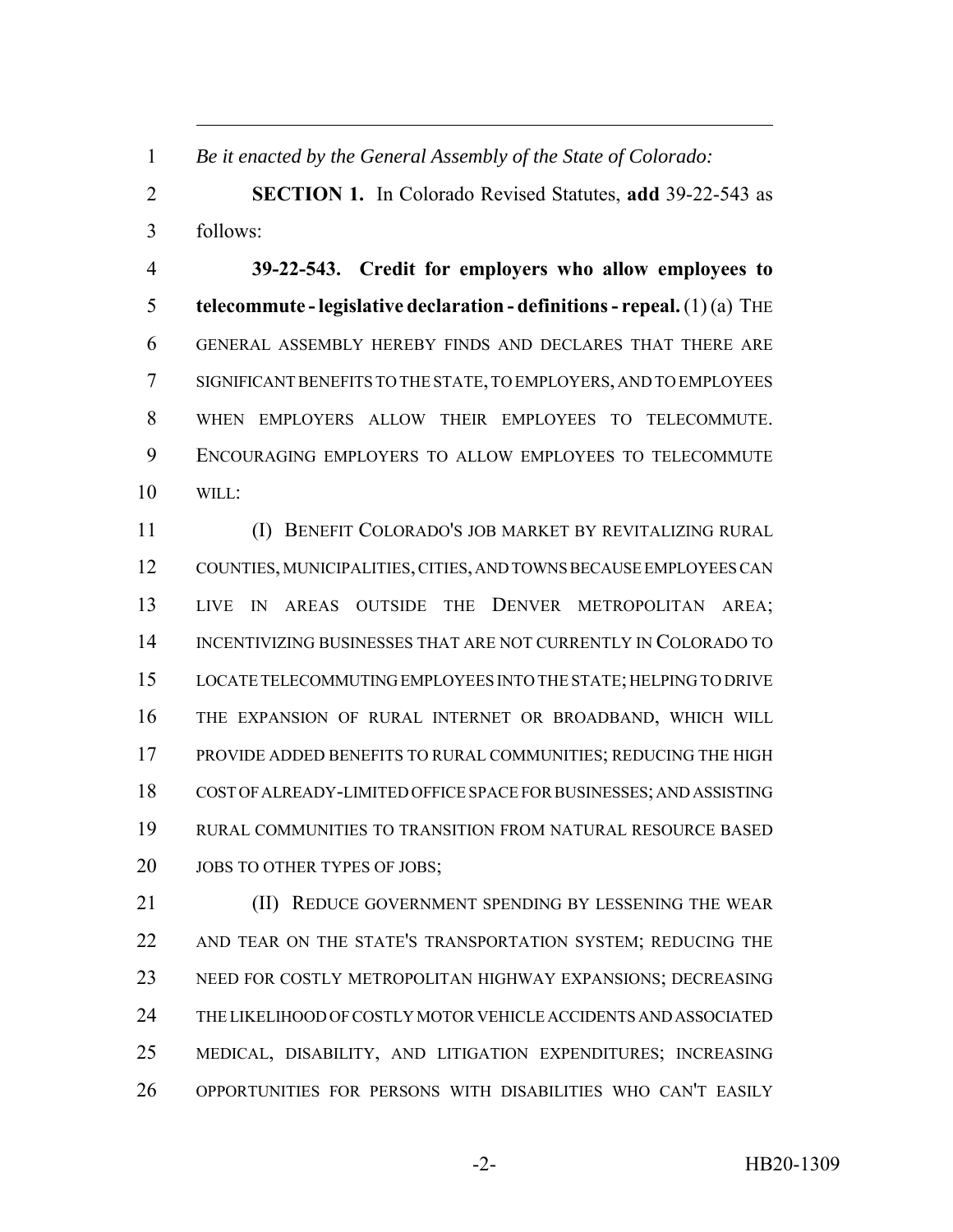TRAVEL FOR WORK; AND LESSENING THE LIKELIHOOD OF THEFT, COURT TIME, AND INCARCERATION RESULTING FROM THEFT BECAUSE HOMES ARE 3 NOT LEFT VACANT DURING THE DAY;

 (III) HELP THE ENVIRONMENT BY REDUCING CARBON EMISSIONS DUE TO REDUCED TRAFFIC, POLLUTION ON THE FRONT RANGE BECAUSE TRAFFIC IS NOT CONCENTRATED IN THE DENVER METROPOLITAN AREA, MICRO-PARTICLE PLASTIC POLLUTION FROM TIRE WEAR, AND PAPER AND PLASTIC WASTE; AND

 (IV) PROVIDE BENEFITS TO EMPLOYEES BY SIGNIFICANTLY IMPROVING JOB SATISFACTION, REDUCING DAYCARE COSTS, INCREASING PRODUCTIVITY, WHICH CAN LEAD TO INCREASED PAY AND INCREASED TAX REVENUES FOR THE STATE, REDUCING VEHICLE MAINTENANCE COSTS, REDUCING TRANSPORTATION COSTS, AND INCREASING FREE TIME.

 (b) THE GENERAL ASSEMBLY FURTHER FINDS AND DECLARES THAT THE PURPOSE OF THIS SECTION IS TO PROVIDE AN INCENTIVE FOR EMPLOYERS TO ALLOW THEIR EMPLOYEES TO TELECOMMUTE.

(2) AS USED IN THIS SECTION:

 (a) "EMPLOYEE" MEANS ANY PERSON IN THE EMPLOYMENT OF AN EMPLOYER FOR A SALARY OR FOR HOURLY WAGES, WHETHER FULL-TIME OR PART-TIME AND WHETHER TEMPORARY OR PERMANENT.

 (b) "EMPLOYER" MEANS ANY PERSON DOING BUSINESS IN THE STATE.

 (c) "TELECOMMUTE" MEANS TO WORK AT HOME BY THE USE OF AN ELECTRONIC LINKUP WITH A CENTRAL OFFICE.

 (3) FOR INCOME TAX YEARS COMMENCING ON OR AFTER JANUARY 1, 2021, BUT PRIOR TO JANUARY 1, 2032, AN EMPLOYER IS ALLOWED A CREDIT AGAINST THE INCOME TAXES IMPOSED BY THIS ARTICLE 22 IN AN